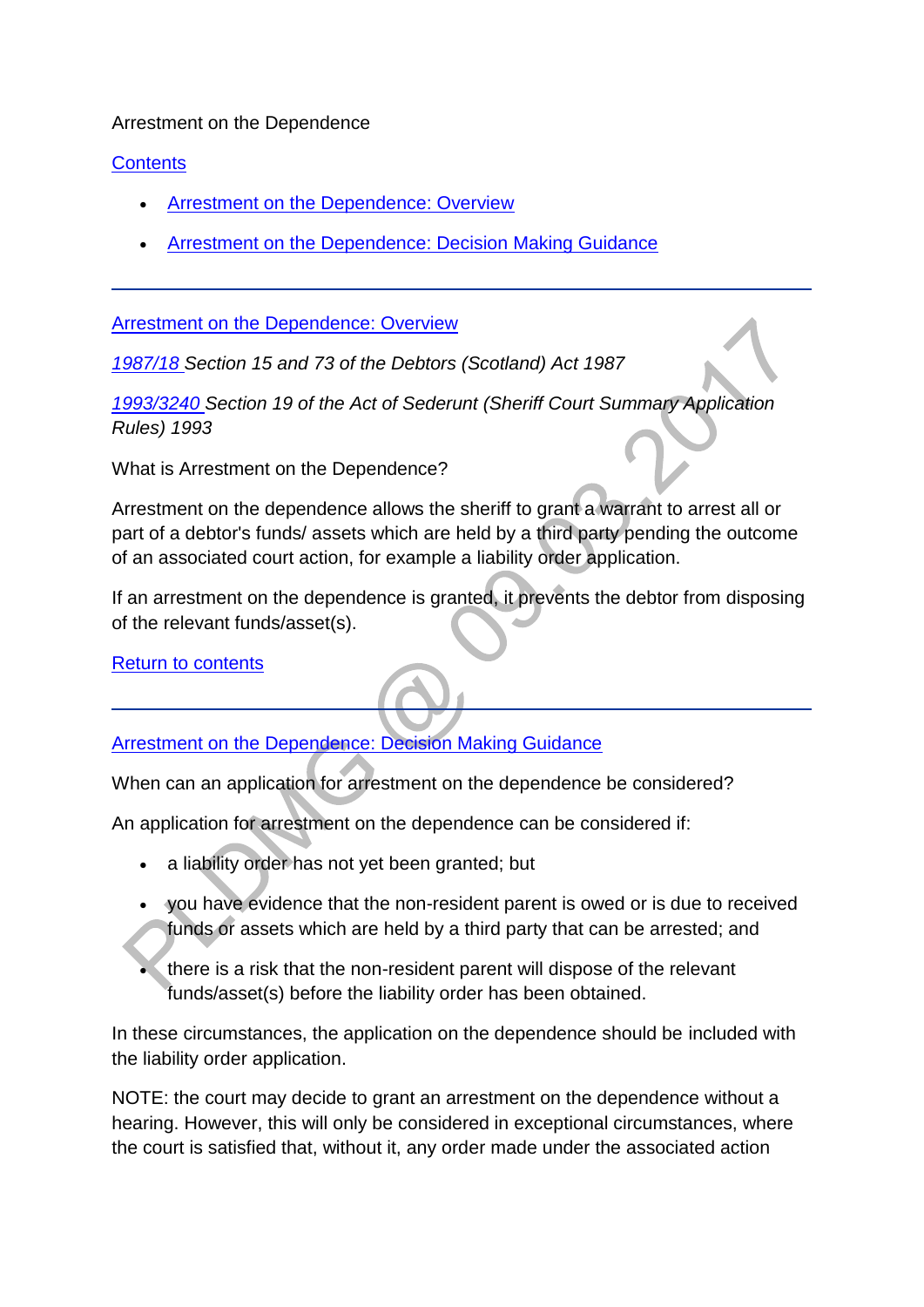could be defeated by the debtor becoming insolvent or making the relevant asset(s) unavailable. For example: by selling or concealing it.

Refer to the drop-downs below for further guidance on the types of funds that can be arrested and deciding whether there is a risk of the funds/asset(s) being disposed of.

Types of funds and assets that can be arrested

The following funds and assets can all be arrested:

- debt and obligations;
- cash in bank/building society accounts;
- payments that are owed/due to be paid to the non-resident parent, for instance under a contract;
- rents;
- insurance policies;
- investment bonds:
- shares in a Limited Company;
- trust funds;
- pension funds due to be paid to the non-resident parent from a matured policy;
- periodical payments: for example, rental income;
- annuities;
- boats, NOTE: not all boats can be arrested. If the boat is on the water or in dry dock within a harbour or docks then it will be arrested. If, however, the boat is a small leisure craft sitting in the NRP's driveway or on a trailer in a car park somewhere outside the harbour then the boat with be subject to attachment. Cargo held on a commercial boat may also be arrested;

 corporeal movables: this means articles that belong to the debtor but that are held by a third party. For example, a painting on loan to an art gallery or livestock that is held by an auctioneer, NOTE: you should contact the sheriff officer for advice if you have evidence that the non-resident parent owns an asset of this type;

NOTE re bank/building society arrestments:

• it is not necessary to know the full account details (e.g. sort code and account number) for and arrestment to be served, as this can be done to the head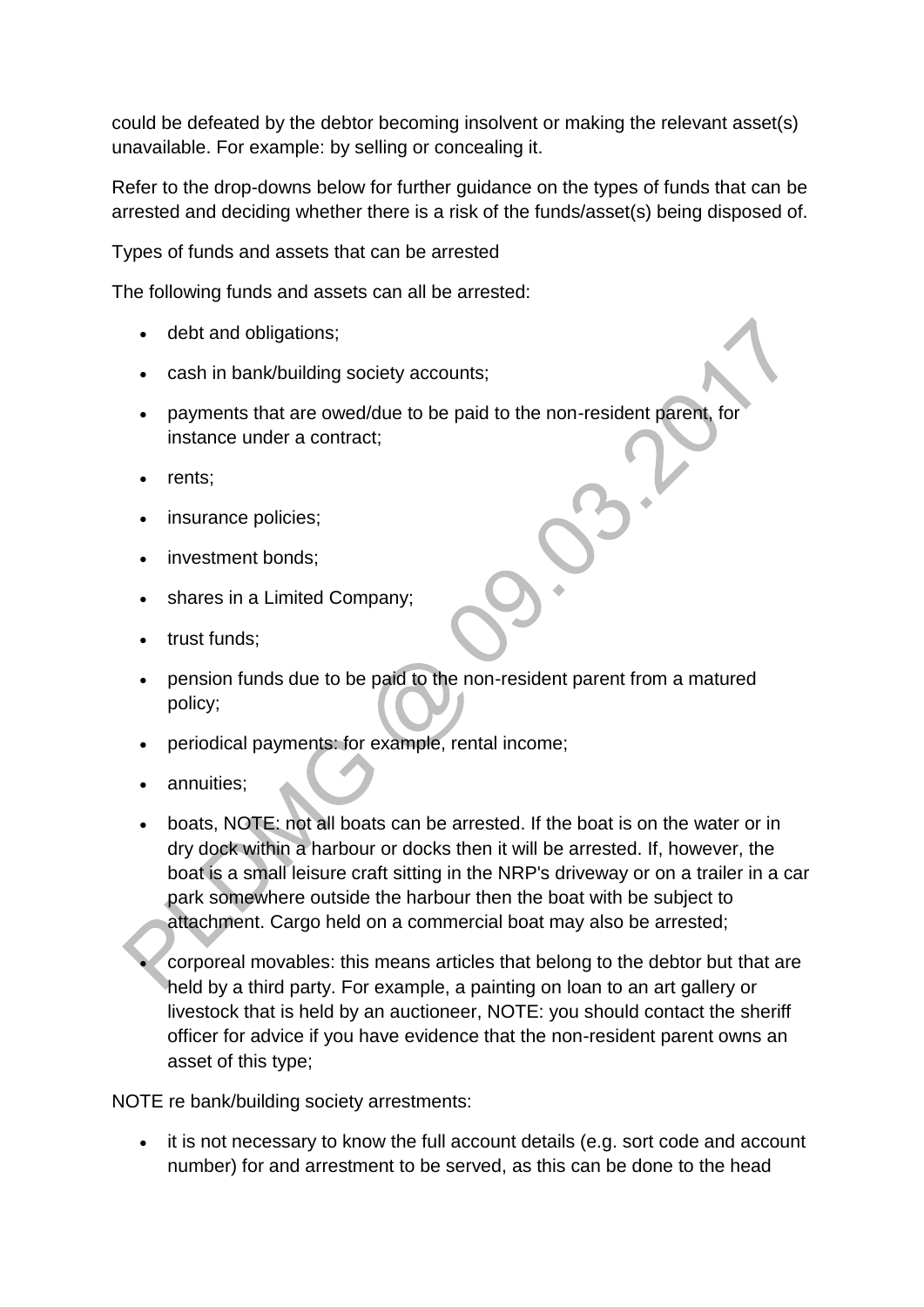office of the relevant organisation. However it is crucial that the account holder can be identified for the arrestment to be effective and therefore the more information there is to identify him or her, the better. For example: a full name, account details and address if known;

- arrestments can be executed on joint accounts;
- "blanket" arrestments can be considered in exceptional circumstances. These instruct the sheriff officers to lodge arrestments at the head offices of the four major banks (Royal Bank of Scotland, Bank of Scotland, Lloyds TSB and Clydesdale);
- if the non-resident parent's funds are held in an account in England and enforced through a third party debt order in a county court;
- arrestment is not effective for future or contingent debts. A contingent debt is something which might/might not happen, it is not a definitive liability because it is based on the outcome of an event, such as a court verdict.

Protected Minimum Balance:

Note: the protected sum only applies to funds held in bank accounts.

- from 22nd April 2009, debtors must be left with a minimum amount in their accounts if an arrestment is executed. Only sums above this minimum can be arrested.
- the minimum balance is calculated by the arrestee as prescribed under Table B, Schedule 2, Bankruptcy and Diligence (Scotland) Act 2007 and is equivalent to the net monthly earnings from which no deduction would be made under an earnings arrestment. This is currently set at £415 but is subject to periodic change.
- where the non-resident parent has several accounts in the one bank the minimum protected sum will only be applied once. If, however, the nonresident parent has separate accounts in more than one clearing bank the protected minimum sum will be applied by each bank.

NOTE: the minimum balance does not apply to accounts that are operated by the debtor as a trading account or that are held in the name of a company, a limited liability partnership or an unincorporated association.

Evidence the funds/asset(s) may be disposed of

Note: it is the responsibility of the Child Maintenance Service to ensure sufficient robust evidence is available to satisfy the sheriff of the need to grant the warrants to arrest on the dependence.